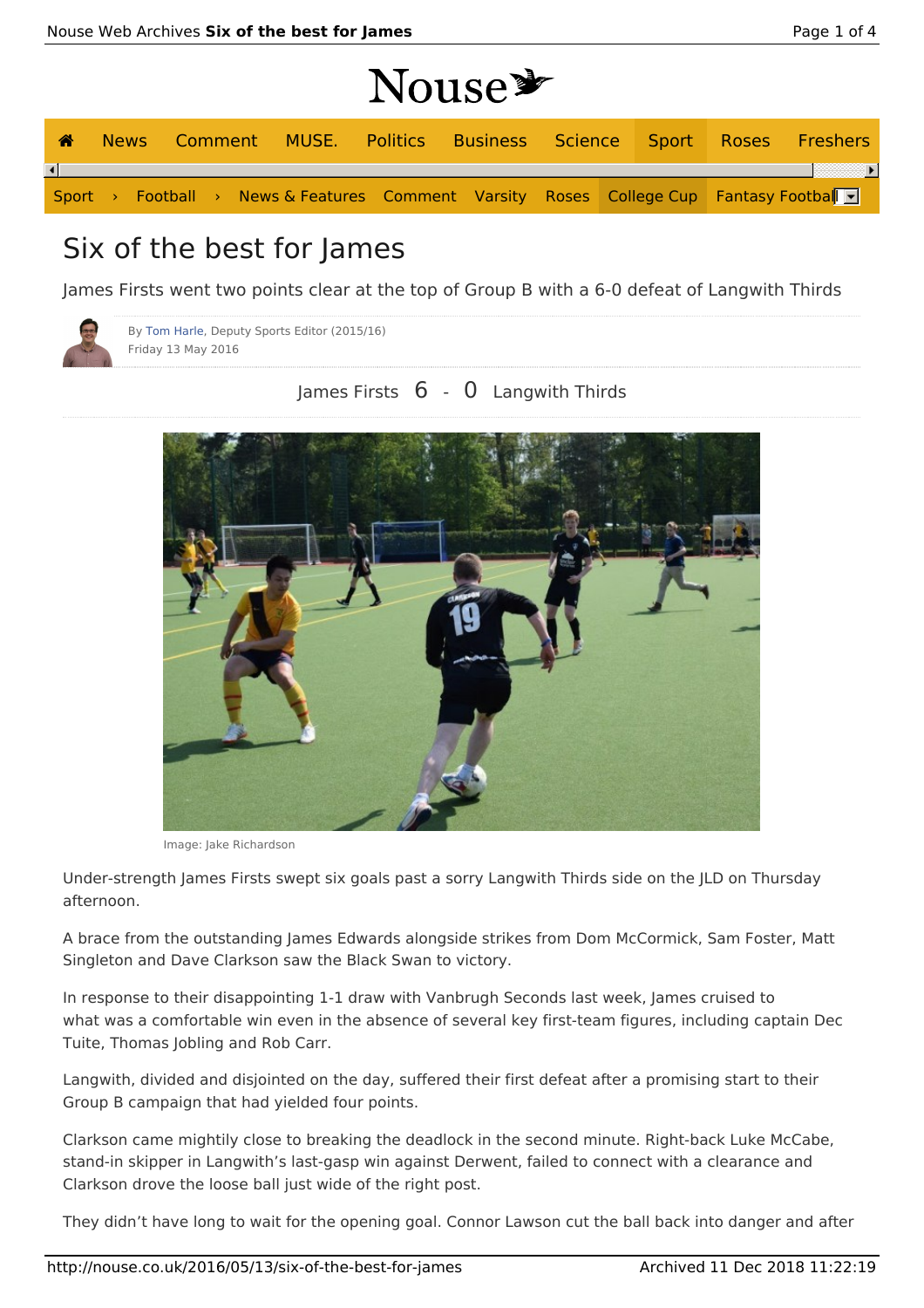a scramble on the line involving Raphael Yu and several defenders, it broke to Edwards who gleefully applied the finish from three yards.

The Black and Yellows then enjoyed perhaps their best spell of the game, as leggy forward Chris Anderson almost stole into the left channel from Nathan Mallett's enterprising quick long throw.

They were unable to stem the tide of lames attacks, though, that saw Lawson plant a header on target and Edwards narrowly fail to make contact with Yu's sumptuous swinging centre.

James deservedly doubled their lead when Edwards' corner was nodded back into play and UYAFC defender Dom McCormick, amid bodies, got the finishing touch- whether by accident or design.

The holders were rampant at this stage and marksman Matt Singleton made it 3-0 when he shifted the ball onto his left foot from eight yards and planting a low shot home past Langwith keeper Oli Dolby.

Dolby was under siege and Yu came as close as it is possible to come when a volley sat up for him and his firm strike crashed off the underside of the bar.

Sam Foster went one better, befuddling midfielders Morgan and Nestor with fleet of foot and arching a fine volley over the keeper's dive and into the top of the net.

Langwith impressed in their first two games, keeping two clean sheets in the process. They sprung an almighty surprise on Derwent 3s with Matt Guy's last-minute winner and shared the points in a goalless draw with fellow bottom seeds Halifax 5s.

On Thursday afternoon, however, they lacked any kind of organisation and individual players seemed to be trying to play two or three different positions at the same time with no understanding of their own.

Disappointingly, the team turned on one another as the score mounted up. Centre-half Oli Henn was particularly scathing of his teammates efforts; if he had directed half of the energy into defending that he did into castigating his colleagues then the scoreline might have been lower.

After half-time, the score went to 5-0 when the impressive Yu slid a cross over the face of goal and Edwards tapped in from four yards.

Edwards was everywhere, buzzing around into pockets of space and seems to have retained his canny knack of being in the right place at the right time. Singleton came closer to adding to his tally in the second half, hitting the bar with a powerful shot.

Left-back Clarkson got a deserved goal when he unfurled a terrific curling effort into the top-right corner from some range to make it 6-0.

James know they haven't got into top gear in the competition yet and should be tested in different ways by Alcuin Firsts and Derwent Thirds in their remaining group games.

Langwith will look to get themselves back on track against Vanbrugh Seconds next week.

**James: Balzan; Sangha, McCormick, Axford, Clarkson; Yu, Foster, Fox, Edwards; Lawson; Singleton**

#### **Man of the Match: James Edwards**

**Langwith: Dolby; McCabe, Henn, Newport, Mallett; Nestor, Chung, Morgan, Haz, Guy, Anderson**

**Substitutes: Hilborne**

**Man of the Match: Matt Guy**